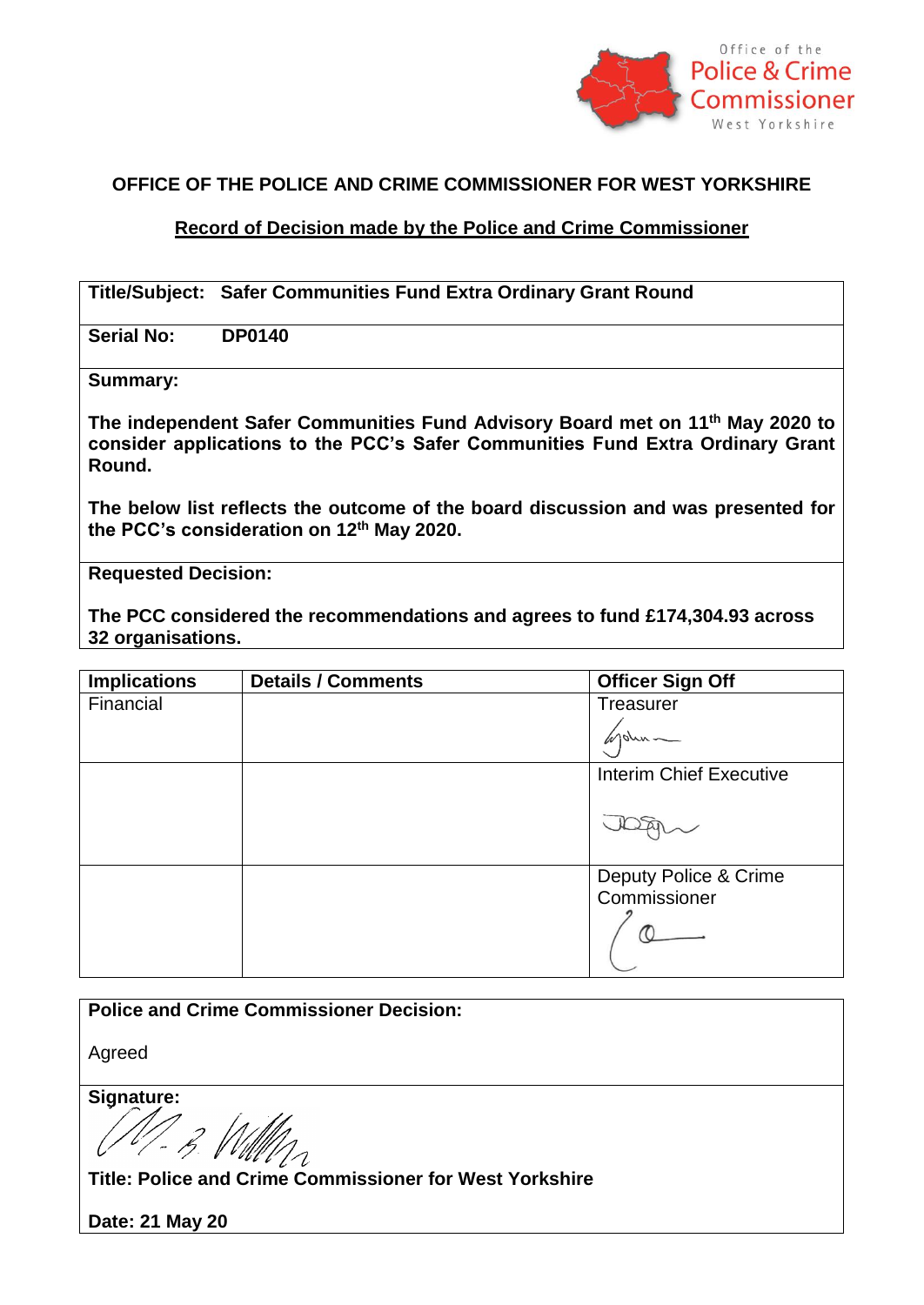| <b>Organisation and</b><br><b>Project Name</b>                                                                             | <b>District</b>                      | <b>Amount</b><br>Awarded | <b>Outcomes from</b><br>the Police and<br><b>Crime Plan</b>                                                | Priority from the<br><b>Police and Crime</b><br><b>Plan</b>                                                                                              |
|----------------------------------------------------------------------------------------------------------------------------|--------------------------------------|--------------------------|------------------------------------------------------------------------------------------------------------|----------------------------------------------------------------------------------------------------------------------------------------------------------|
| <b>Embrace CVOC</b><br>(Child Victims of<br>Crime)<br>Flexible emergency<br>support for young<br>people harmed by<br>crime | Across<br>West<br>Yorkshire          | £5700.00                 | Tackle crime<br>$\bullet$<br>and anti-social<br>behaviour<br>Support victims<br>$\bullet$<br>and witnesses | <b>Child Sexual</b><br>$\bullet$<br>Abuse/Child<br>Exploitation<br>Domestic and<br>$\bullet$<br><b>Sexual Abuse</b><br><b>Mental Health</b><br>$\bullet$ |
| <b>Kirklees &amp;</b><br><b>Calderdale</b><br><b>Rape and Sexual</b><br><b>Abuse Centre</b><br><b>KCRASAC</b>              | Calderdale<br>and<br><b>Kirklees</b> | £4740.00                 | Safeguard<br>$\bullet$<br>vulnerable<br>people<br>Support victims<br>$\bullet$<br>and witnesses            | <b>Child Sexual</b><br>$\bullet$<br>Abuse/Child<br>Exploitation<br>Domestic and<br>$\bullet$<br><b>Sexual Abuse</b><br><b>Mental Health</b><br>$\bullet$ |
| <b>Airedale Voluntary</b><br><b>Drug and Alcohol</b><br><b>Agency (Project 6)</b><br>P6 COVID Response                     | <b>Bradford</b>                      | £4995.20                 | $\bullet$<br>Safeguard<br>vulnerable<br>people                                                             | Drugs or alcohol<br>$\bullet$<br><b>Mental Health</b><br>$\bullet$                                                                                       |
| <b>Bradford District</b><br><b>Senior Power</b><br>(known as BDSP)<br>Reconnecting with<br>the Disconnected                | <b>Bradford</b>                      | £5735.36                 | Tackle crime<br>$\bullet$<br>and anti-social<br>behaviour<br>Safeguard<br>vulnerable<br>people             | Drugs or alcohol<br>$\bullet$<br>Fraud and/or<br>$\bullet$<br><b>Online Crime</b><br>including Cyber<br>Crime<br><b>Mental Health</b><br>$\bullet$       |
| <b>Bradford Rape</b><br><b>Crisis &amp; Sexual</b><br><b>Abuse Survivors</b><br><b>Service</b><br><b>Reaching Out</b>      | <b>Bradford</b>                      | £5950.95                 | Support victims<br>$\bullet$<br>and witnesses                                                              | <b>Child Sexual</b><br>$\bullet$<br>Abuse/Child<br>Exploitation<br>Domestic and<br><b>Sexual Abuse</b>                                                   |
| e:merge (UK)<br><b>Company Ltd</b><br><b>BD4 Covid19 Youth</b><br><b>Work Response</b>                                     | <b>Bradford</b>                      | £5730.00                 | Safeguard<br>$\bullet$<br>vulnerable<br>people                                                             | <b>Child Sexual</b><br>$\bullet$<br>Abuse/Child<br>Exploitation<br><b>Mental Health</b><br>$\bullet$                                                     |
| <b>Joint Activities &amp;</b><br><b>Motor Education</b><br><b>Service</b><br><b>JAMES Coronavirus</b><br>Support           | <b>Bradford</b>                      | £5712.50                 | Tackle crime<br>$\bullet$<br>and anti-social<br>behaviour<br>Safeguard<br>$\bullet$                        | Domestic and<br>$\bullet$<br><b>Sexual Abuse</b><br><b>Mental Health</b><br>Other<br>$\bullet$                                                           |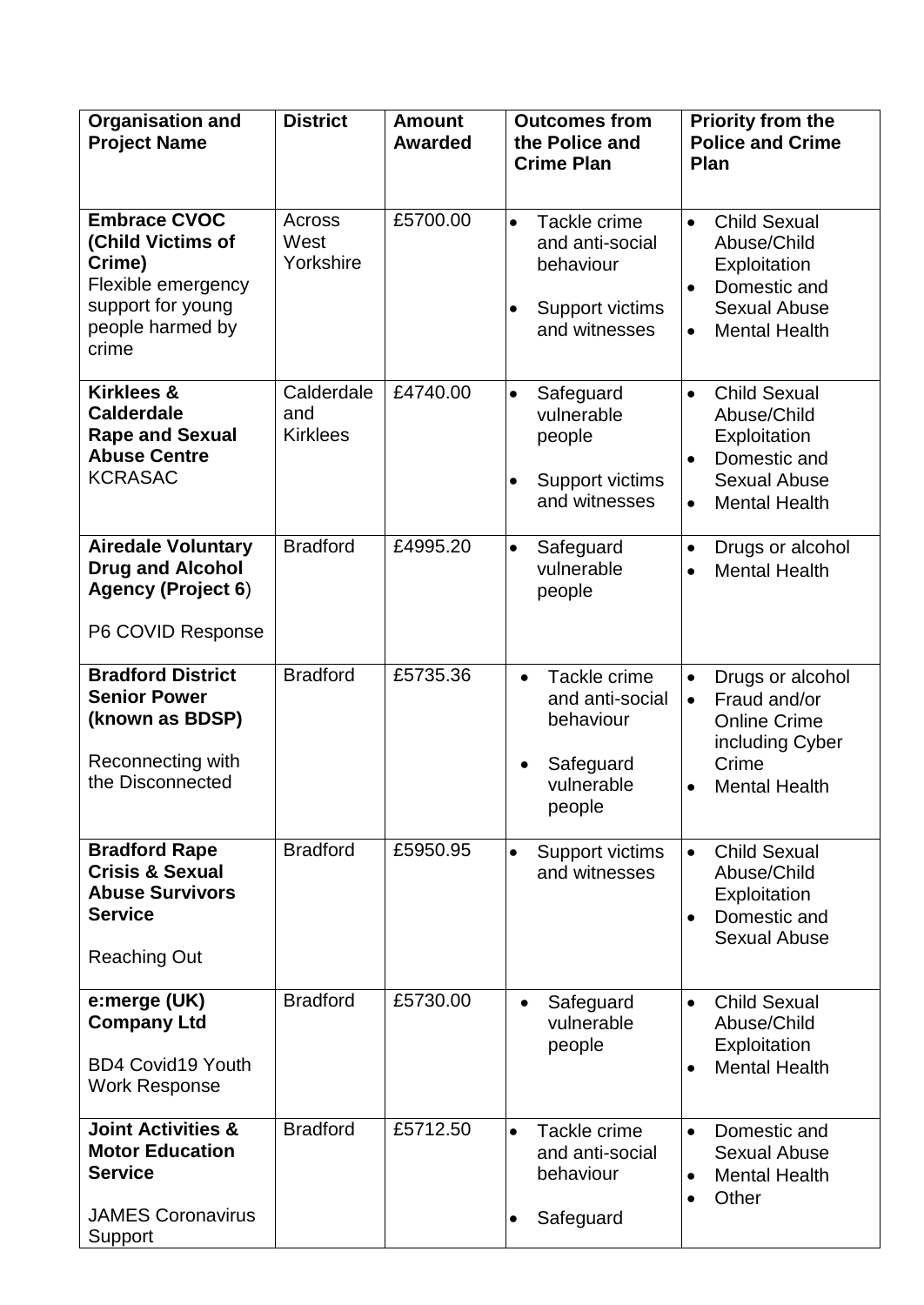|                                                                                                            |                 |          | vulnerable<br>people                                                                                                                                                                                                                                                               |
|------------------------------------------------------------------------------------------------------------|-----------------|----------|------------------------------------------------------------------------------------------------------------------------------------------------------------------------------------------------------------------------------------------------------------------------------------|
|                                                                                                            |                 |          | Support victims<br>$\bullet$<br>and witnesses                                                                                                                                                                                                                                      |
| <b>Sandale</b><br><b>Community</b><br><b>Development Trust</b><br>Sandale's Social<br><b>Media Support</b> | <b>Bradford</b> | £4462.00 | <b>Mental Health</b><br>Safeguard<br>$\bullet$<br>$\bullet$<br>vulnerable<br>people                                                                                                                                                                                                |
| <b>Calderdale</b><br><b>Smartmove</b><br>Help in Crisis                                                    | Calderdale      | £4800.00 | Domestic and<br>Safeguard<br>$\bullet$<br>$\bullet$<br>vulnerable<br><b>Sexual Abuse</b><br>people<br>Drugs or alcohol<br><b>Mental Health</b><br>$\bullet$                                                                                                                        |
| <b>Himmat</b><br>Safe streets, happy<br>communities                                                        | Calderdale      | £5950.00 | <b>Child Sexual</b><br>Tackle crime<br>$\bullet$<br>$\bullet$<br>Abuse/Child<br>and anti-social<br>behaviour<br>Exploitation<br>Domestic and<br>$\bullet$<br><b>Sexual Abuse</b><br>Drugs or alcohol<br><b>Mental Health</b><br>$\bullet$                                          |
| <b>Invictus Wellbeing</b><br><b>Services</b><br><b>Immediate Mental</b><br><b>Health Support</b>           | Calderdale      | £6000.00 | <b>Mental Health</b><br>Tackle crime<br>$\bullet$<br>$\bullet$<br>and anti-social<br>behaviour<br>Safeguard<br>$\bullet$<br>vulnerable<br>people                                                                                                                                   |
| <b>Conscious Youth</b><br>C.I.C<br><b>Youth Central</b>                                                    | <b>Kirklees</b> | £5980.00 | <b>Mental Health</b><br>Safeguard<br>$\bullet$<br>$\bullet$<br>vulnerable<br>people                                                                                                                                                                                                |
| <b>Locala Community</b><br><b>Partnerships CIC</b><br>Care Packages for<br><b>Vulnerable Women</b>         | <b>Kirklees</b> | £4303.00 | Tackle crime<br>Domestic and<br>$\bullet$<br>$\bullet$<br>and anti-social<br><b>Sexual Abuse</b><br>behaviour<br>Drugs or alcohol<br>Safeguard<br><b>Mental Health</b><br>$\bullet$<br>$\bullet$<br>vulnerable<br>Other<br>people<br>Support victims<br>$\bullet$<br>and witnesses |
| <b>Marie Collins</b><br><b>Foundation</b><br><b>MCF</b>                                                    | <b>Kirklees</b> | £5527.28 | <b>Child Sexual</b><br>Safeguard<br>$\bullet$<br>$\bullet$<br>vulnerable<br>Abuse/Child<br>people<br>Exploitation<br>Support victims                                                                                                                                               |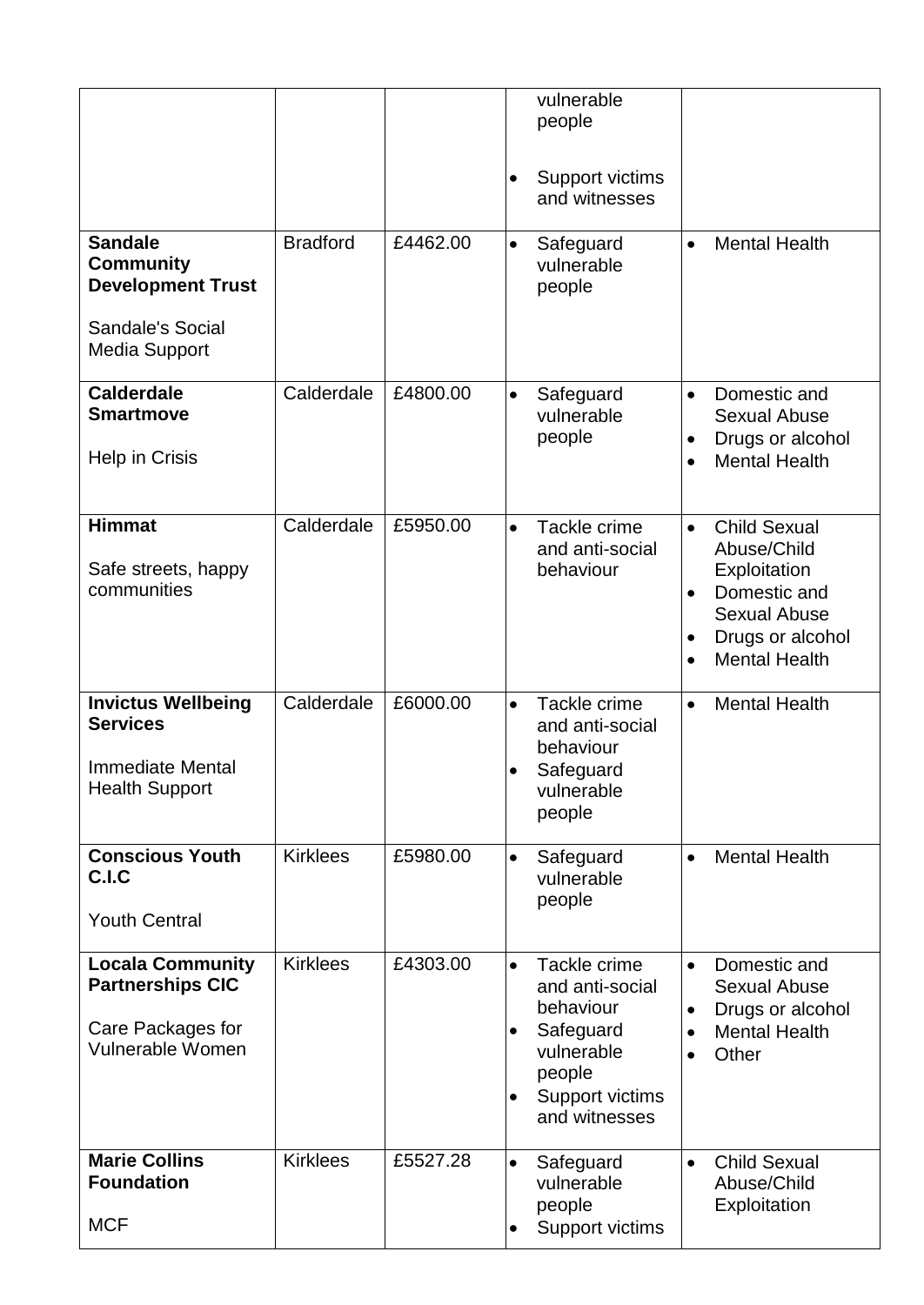|                                                                                                      |                 |          | and witnesses                                                                                                                                                                                                                                                |
|------------------------------------------------------------------------------------------------------|-----------------|----------|--------------------------------------------------------------------------------------------------------------------------------------------------------------------------------------------------------------------------------------------------------------|
| <b>Proper Job Theatre</b><br>Company<br>Stay Safe Stay In                                            | <b>Kirklees</b> | £5797.94 | <b>Mental Health</b><br>Safeguard<br>$\bullet$<br>$\bullet$<br>vulnerable<br>people                                                                                                                                                                          |
| Touch                                                                                                |                 |          |                                                                                                                                                                                                                                                              |
| <b>Samantha Sykes</b><br><b>Foundation Trust in</b><br>partnership with<br><b>WomenCentre</b>        | <b>Kirklees</b> | £5996.00 | <b>Child Sexual</b><br>Safeguard<br>$\bullet$<br>$\bullet$<br>vulnerable<br>Abuse/Child<br>people<br>Exploitation<br>Domestic and<br>Support victims<br>$\bullet$<br>and witnesses<br><b>Sexual Abuse</b>                                                    |
| <b>Trauma Therapy</b>                                                                                |                 |          | <b>Mental Health</b><br>$\bullet$                                                                                                                                                                                                                            |
| <b>Thornton Lodge</b><br><b>Action Group</b>                                                         | <b>Kirklees</b> | £4800.00 | Domestic and<br>$\bullet$<br>Safeguard<br>$\bullet$<br>vulnerable<br><b>Sexual Abuse</b><br>people                                                                                                                                                           |
| <b>Isolated but not</b><br>Alone                                                                     |                 |          |                                                                                                                                                                                                                                                              |
| <b>Yorkshire</b><br><b>Children's Centre</b><br><b>Specialist Family</b><br>Services (DAPP)          | <b>Kirklees</b> | £5980.06 | Tackle crime<br>Domestic and<br>$\bullet$<br>$\bullet$<br>and anti-social<br><b>Sexual Abuse</b><br>behaviour<br>Safeguard<br>$\bullet$<br>vulnerable<br>people                                                                                              |
| <b>Behind Closed</b><br>Doors (BCD)<br>Prevention and<br><b>Recover Service</b><br>Covid 19 response | Leeds           | £5986.00 | $\bullet$<br>Safeguard<br>vulnerable<br>Domestic and<br>people<br><b>Sexual Abuse</b><br>Support victims<br>$\bullet$<br>and witnesses                                                                                                                       |
| <b>Caring For Life</b><br>Reconfiguration of<br>Care in the<br><b>Coronavirus Crisis</b>             | Leeds           | £5850.00 | Tackle crime<br>Domestic and<br>$\bullet$<br>$\bullet$<br>and anti-social<br><b>Sexual Abuse</b><br>behaviour<br>Drugs or alcohol<br>Safeguard<br><b>Mental Health</b><br>$\bullet$<br>vulnerable<br>people<br>Support victims<br>$\bullet$<br>and witnesses |
| <b>Connecting</b><br><b>Crossgates</b><br>"1 to 1" and "Chill<br><b>ONLINE"</b>                      | Leeds           | £5704.50 | <b>Mental Health</b><br>$\bullet$<br>Safeguard<br>$\bullet$<br>vulnerable<br>people<br>Support victims<br>٠<br>and witnesses                                                                                                                                 |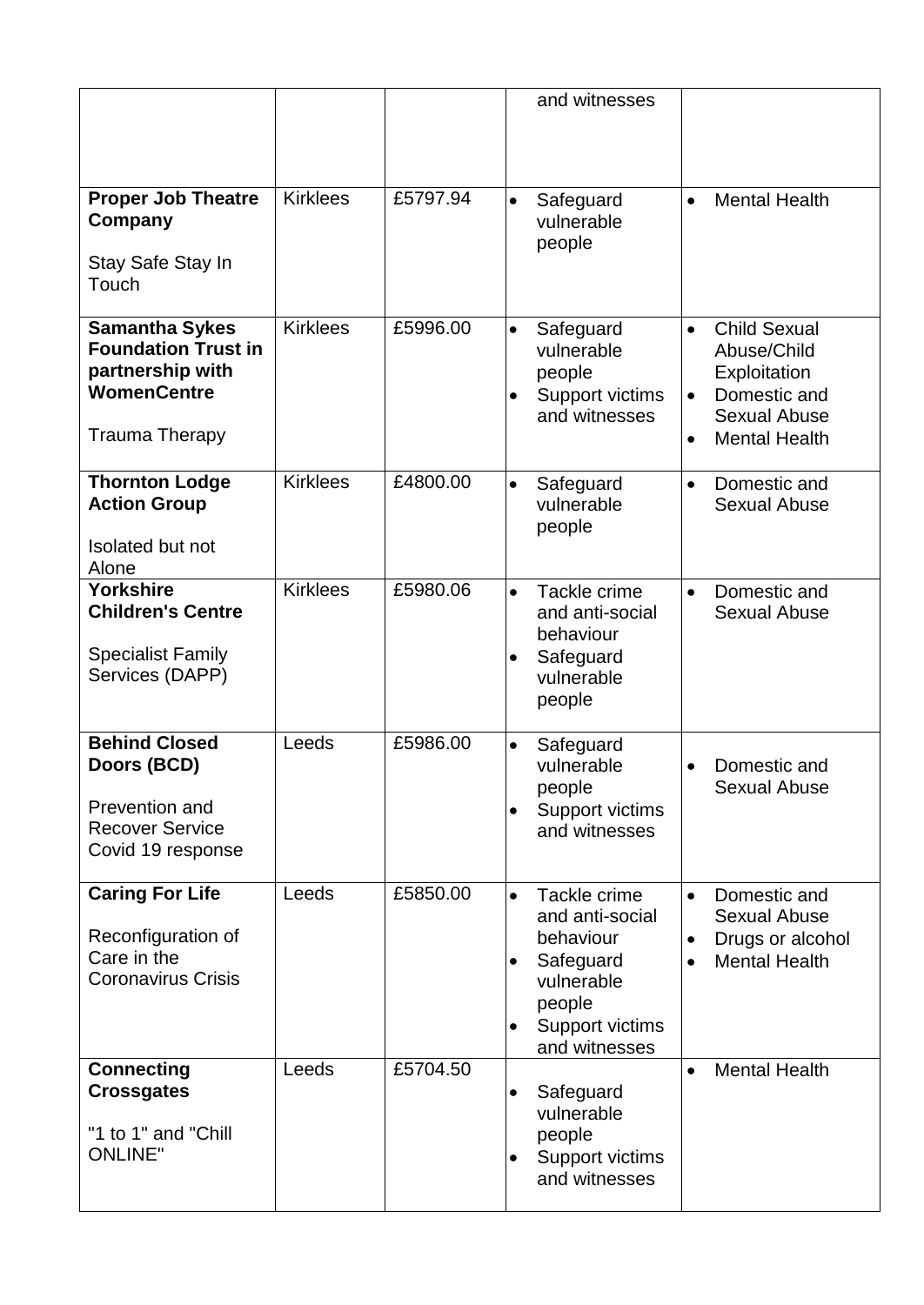| <b>GIPSIL</b><br><b>Wellbeing Response</b><br>Packs                                | Leeds | £5500.00 | $\bullet$                           | Safeguard<br>vulnerable<br>people                                                                                                  |                                     | <b>Mental Health</b>                                                                                              |
|------------------------------------------------------------------------------------|-------|----------|-------------------------------------|------------------------------------------------------------------------------------------------------------------------------------|-------------------------------------|-------------------------------------------------------------------------------------------------------------------|
| <b>Impact North Ltd</b><br><b>Preventing the Cycle</b><br>of Crime and Abuse       | Leeds | £5940.00 | $\bullet$<br>$\bullet$<br>$\bullet$ | Tackle crime<br>and anti-social<br>behaviour<br>Safeguard<br>vulnerable<br>people<br>Support victims<br>and witnesses              | $\bullet$<br>$\bullet$              | <b>Child Sexual</b><br>Abuse/Child<br>Exploitation<br>Domestic and<br><b>Sexual Abuse</b><br><b>Mental Health</b> |
| <b>Leeds Women's Aid</b><br>On Line Live Chat                                      | Leeds | £5985.00 | $\bullet$<br>$\bullet$              | Safeguard<br>vulnerable<br>people<br>Support victims<br>and witnesses                                                              | $\bullet$<br>$\bullet$              | Domestic and<br><b>Sexual Abuse</b><br>Drugs or alcohol<br><b>Mental Health</b>                                   |
| <b>Phoenix Health and</b><br>Wellbeing<br><b>Remote Counselling</b><br>and Support | Leeds | £3984.80 | $\bullet$<br>$\bullet$<br>$\bullet$ | Tackle crime<br>and anti-social<br>behaviour<br>Safeguard<br>vulnerable<br>people<br>Support victims<br>and witnesses              | $\bullet$                           | Domestic and<br><b>Sexual Abuse</b><br><b>Mental Health</b>                                                       |
| <b>St Luke's CARES</b><br>Shine Bright                                             | Leeds | £6000.00 | $\bullet$                           | Safeguard<br>vulnerable<br>people                                                                                                  |                                     | <b>Child Sexual</b><br>Abuse/Child<br>Exploitation<br><b>Major Threats</b>                                        |
| <b>Support After Rape</b><br>and Sexual<br><b>Violence (SARSVL)</b><br>Counselling | Leeds | £5890.00 | $\bullet$<br>$\bullet$<br>$\bullet$ | Safeguard<br>vulnerable<br>people<br>Make sure<br>criminal justice<br>works for<br>communities<br>Support victims<br>and witnesses |                                     | <b>Child Sexual</b><br>Abuse/Child<br>Exploitation<br>Domestic and<br><b>Sexual Abuse</b><br><b>Mental Health</b> |
| <b>The Skill Mill</b><br><b>The Skill Mill Leeds</b>                               | Leeds | £4709.60 | $\bullet$<br>$\bullet$              | Tackle crime<br>and anti-social<br>behaviour<br>Safeguard<br>vulnerable<br>people                                                  | $\bullet$<br>$\bullet$<br>$\bullet$ | Drugs or alcohol<br><b>Major Threats</b><br><b>Mental Health</b>                                                  |
| <b>Womens Health</b><br><b>Matters</b><br>Safer Together                           | Leeds | £5998.08 | $\bullet$<br>٠                      | Safeguard<br>vulnerable<br>people<br>Support victims                                                                               | $\bullet$                           | <b>Child Sexual</b><br>Abuse/Child<br>Exploitation<br>Domestic and                                                |